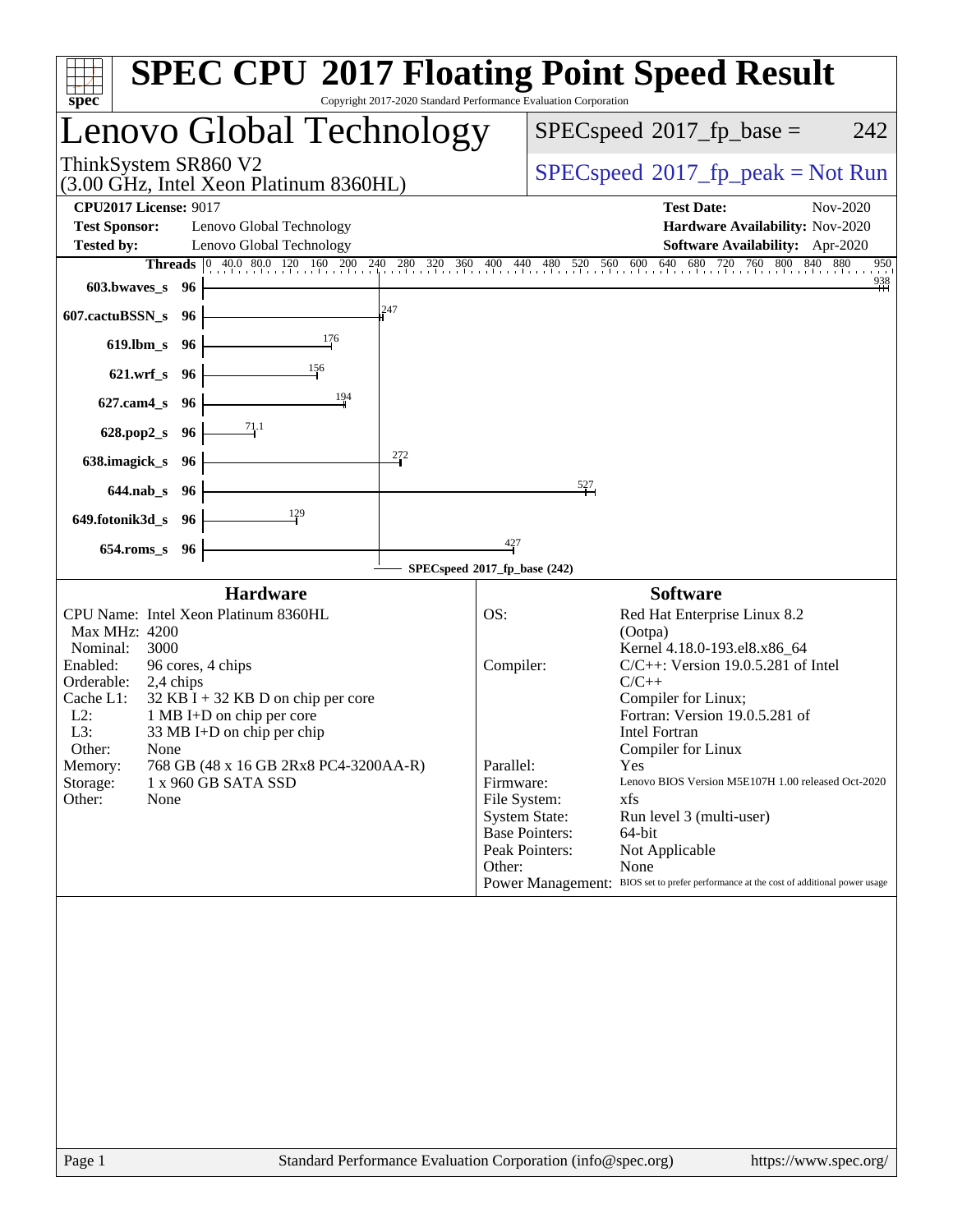

# Lenovo Global Technology

(3.00 GHz, Intel Xeon Platinum 8360HL)

 $SPECspeed^{\circledcirc}2017_fp\_base = 242$  $SPECspeed^{\circledcirc}2017_fp\_base = 242$ 

### ThinkSystem SR860 V2<br>(3.00 GHz, Intel Yogn Platinum 8360H) [SPECspeed](http://www.spec.org/auto/cpu2017/Docs/result-fields.html#SPECspeed2017fppeak)®[2017\\_fp\\_peak = N](http://www.spec.org/auto/cpu2017/Docs/result-fields.html#SPECspeed2017fppeak)ot Run

**[CPU2017 License:](http://www.spec.org/auto/cpu2017/Docs/result-fields.html#CPU2017License)** 9017 **[Test Date:](http://www.spec.org/auto/cpu2017/Docs/result-fields.html#TestDate)** Nov-2020

**[Test Sponsor:](http://www.spec.org/auto/cpu2017/Docs/result-fields.html#TestSponsor)** Lenovo Global Technology **[Hardware Availability:](http://www.spec.org/auto/cpu2017/Docs/result-fields.html#HardwareAvailability)** Nov-2020 **[Tested by:](http://www.spec.org/auto/cpu2017/Docs/result-fields.html#Testedby)** Lenovo Global Technology **[Software Availability:](http://www.spec.org/auto/cpu2017/Docs/result-fields.html#SoftwareAvailability)** Apr-2020

#### **[Results Table](http://www.spec.org/auto/cpu2017/Docs/result-fields.html#ResultsTable)**

|                             | <b>Base</b>    |                |                |                | <b>Peak</b>  |                |            |                |                |              |                |              |                |              |
|-----------------------------|----------------|----------------|----------------|----------------|--------------|----------------|------------|----------------|----------------|--------------|----------------|--------------|----------------|--------------|
| <b>Benchmark</b>            | <b>Threads</b> | <b>Seconds</b> | Ratio          | <b>Seconds</b> | <b>Ratio</b> | <b>Seconds</b> | Ratio      | <b>Threads</b> | <b>Seconds</b> | <b>Ratio</b> | <b>Seconds</b> | <b>Ratio</b> | <b>Seconds</b> | <b>Ratio</b> |
| 603.bwayes s                | 96             | 62.5           | 944            | 62.9           | 938          | 63.4           | 931        |                |                |              |                |              |                |              |
| 607.cactuBSSN s             | 96             | 67.5           | 247            | 67.3           | 248          | 68.5           | 243        |                |                |              |                |              |                |              |
| $619.$ lbm s                | 96             | 29.7           | 176            | 29.7           | 176          | 29.7           | 177        |                |                |              |                |              |                |              |
| $621.wrf$ s                 | 96             | 84.8           | 156            | 84.7           | 156          | 84.1           | 157        |                |                |              |                |              |                |              |
| $627$ .cam4 s               | 96             | 45.8           | 193            | 45.3           | 195          | 45.8           | <u>194</u> |                |                |              |                |              |                |              |
| $628.pop2_s$                | 96             | 167            | 71.1           | 166            | 71.6         | 168            | 70.6       |                |                |              |                |              |                |              |
| 638.imagick_s               | 96             | 53.4           | 270            | 52.9           | 273          | 53.0           | 272        |                |                |              |                |              |                |              |
| $644$ .nab s                | 96             | 33.2           | 527            | 33.2           | 527          | 32.4           | 540        |                |                |              |                |              |                |              |
| 649.fotonik3d s             | 96             | 70.5           | 129            | 70.5           | 129          | 71.5           | 127        |                |                |              |                |              |                |              |
| $654$ .roms s               | 96             | 36.9           | 427            | 36.9           | 427          | 36.8           | 428        |                |                |              |                |              |                |              |
| $SPECspeed*2017_fp\_base =$ |                |                | 242            |                |              |                |            |                |                |              |                |              |                |              |
| $SPECspeed*2017_fp\_peak =$ |                |                | <b>Not Run</b> |                |              |                |            |                |                |              |                |              |                |              |

Results appear in the [order in which they were run.](http://www.spec.org/auto/cpu2017/Docs/result-fields.html#RunOrder) Bold underlined text [indicates a median measurement](http://www.spec.org/auto/cpu2017/Docs/result-fields.html#Median).

#### **[Operating System Notes](http://www.spec.org/auto/cpu2017/Docs/result-fields.html#OperatingSystemNotes)**

Stack size set to unlimited using "ulimit -s unlimited"

#### **[Environment Variables Notes](http://www.spec.org/auto/cpu2017/Docs/result-fields.html#EnvironmentVariablesNotes)**

Environment variables set by runcpu before the start of the run: KMP\_AFFINITY = "granularity=fine,compact" LD\_LIBRARY\_PATH = "/home/cpu2017-1.1.0-ic19.0u5-2/lib/intel64" OMP\_STACKSIZE = "192M"

#### **[General Notes](http://www.spec.org/auto/cpu2017/Docs/result-fields.html#GeneralNotes)**

 Binaries compiled on a system with 1x Intel Core i9-9900K CPU + 64GB RAM memory using Redhat Enterprise Linux 8.0 Transparent Huge Pages disabled by default echo never > /sys/kernel/mm/transparent\_hugepage/enabled echo never > /sys/kernel/mm/transparent\_hugepage/defrag Prior to runcpu invocation Filesystem page cache synced and cleared with: sync; echo 3> /proc/sys/vm/drop\_caches NA: The test sponsor attests, as of date of publication, that CVE-2017-5754 (Meltdown) is mitigated in the system as tested and documented. Yes: The test sponsor attests, as of date of publication, that CVE-2017-5753 (Spectre variant 1) is mitigated in the system as tested and documented. Yes: The test sponsor attests, as of date of publication, that CVE-2017-5715 (Spectre variant 2) is mitigated in the system as tested and documented.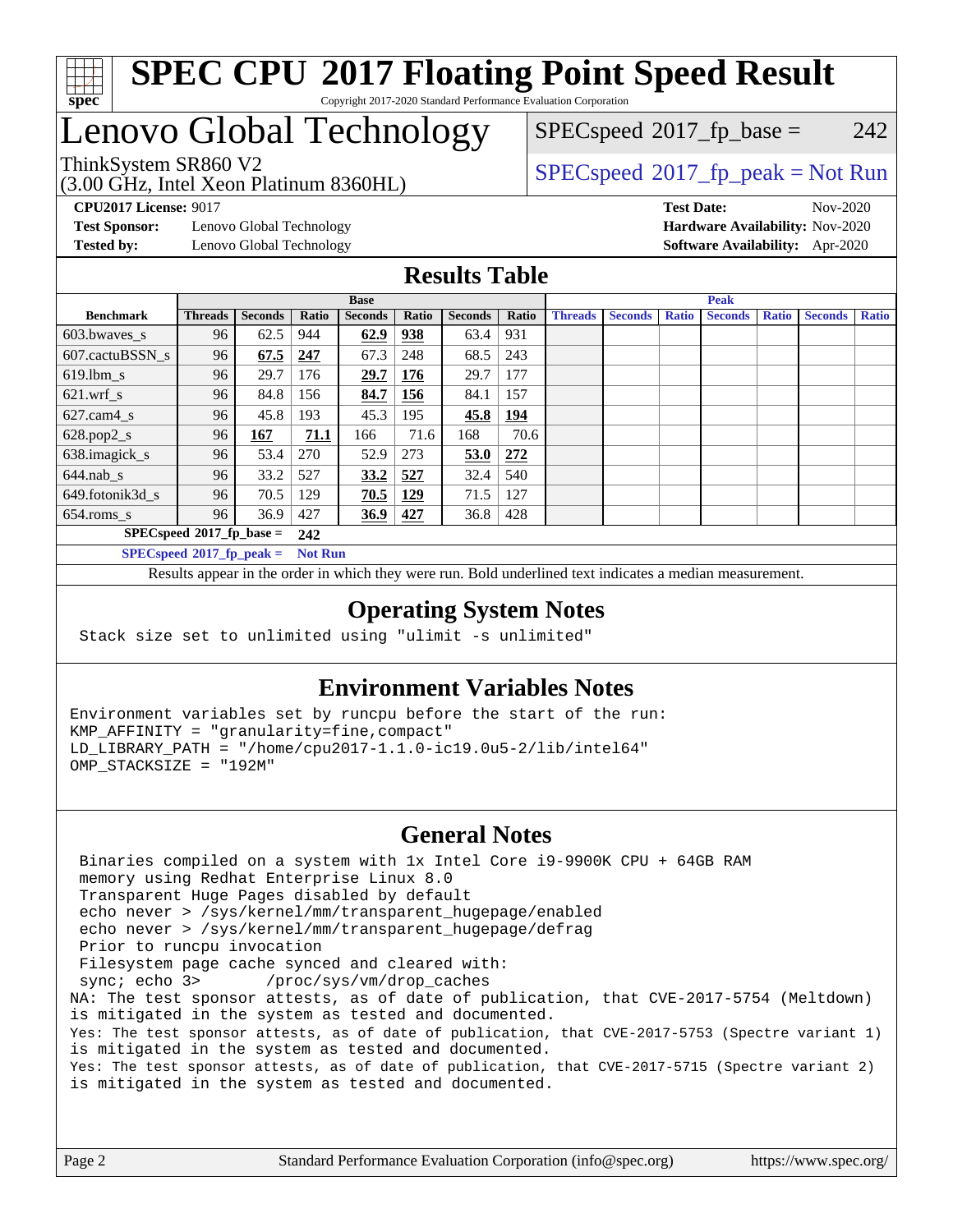|                                                                                                                                                                                                 | Lenovo Global Technology                                     | 242<br>$SPEC speed^{\circledcirc}2017$ fp base =                                                                                                                                                                                                                                                                                                                                                                                                                                                                |
|-------------------------------------------------------------------------------------------------------------------------------------------------------------------------------------------------|--------------------------------------------------------------|-----------------------------------------------------------------------------------------------------------------------------------------------------------------------------------------------------------------------------------------------------------------------------------------------------------------------------------------------------------------------------------------------------------------------------------------------------------------------------------------------------------------|
| ThinkSystem SR860 V2<br>(3.00 GHz, Intel Xeon Platinum 8360HL)                                                                                                                                  |                                                              | $SPEC speed^{\circ}2017\_fp\_peak = Not Run$                                                                                                                                                                                                                                                                                                                                                                                                                                                                    |
| <b>CPU2017 License: 9017</b><br><b>Test Sponsor:</b><br>Lenovo Global Technology<br><b>Tested by:</b><br>Lenovo Global Technology                                                               |                                                              | <b>Test Date:</b><br>Nov-2020<br>Hardware Availability: Nov-2020<br>Software Availability: Apr-2020                                                                                                                                                                                                                                                                                                                                                                                                             |
|                                                                                                                                                                                                 | <b>Platform Notes</b>                                        |                                                                                                                                                                                                                                                                                                                                                                                                                                                                                                                 |
| BIOS configuration:<br>MONITOR/MWAIT set to Enabled<br>Hyper-Threading set to Disabled<br>Adjacent Cache Prefetch set to Disabled<br>Sysinfo program /home/cpu2017-1.1.0-ic19.0u5-2/bin/sysinfo |                                                              | Choose Operating Mode set to Maximum Performance and then set it to Custom Mode                                                                                                                                                                                                                                                                                                                                                                                                                                 |
| Rev: r6365 of 2019-08-21 295195f888a3d7edble6e46a485a0011<br>running on localhost.localdomain Thu Nov 19 23:40:16 2020                                                                          |                                                              |                                                                                                                                                                                                                                                                                                                                                                                                                                                                                                                 |
| SUT (System Under Test) info as seen by some common utilities.<br>For more information on this section, see                                                                                     | https://www.spec.org/cpu2017/Docs/config.html#sysinfo        |                                                                                                                                                                                                                                                                                                                                                                                                                                                                                                                 |
| "physical id"s (chips)<br>96 "processors"<br>cpu cores : 24<br>siblings : 24                                                                                                                    | model name: $Intel(R)$ Xeon(R) Platinum 8360HL CPU @ 3.00GHz | cores, siblings (Caution: counting these is hw and system dependent. The following<br>excerpts from /proc/cpuinfo might not be reliable. Use with caution.)<br>physical 0: cores 0 1 2 3 4 5 8 9 10 11 12 13 16 17 18 19 20 21 24 25 26 27 28 29<br>physical 1: cores 0 1 2 3 4 5 8 9 10 11 12 13 16 17 18 19 20 21 24 25 26 27 28 29<br>physical 2: cores 0 1 2 3 4 5 8 9 10 11 12 13 16 17 18 19 20 21 24 25 26 27 28 29<br>physical 3: cores 0 1 2 3 4 5 8 9 10 11 12 13 16 17 18 19 20 21 24 25 26 27 28 29 |
| From 1scpu:<br>Architecture:<br>$CPU$ op-mode( $s$ ):<br>Byte Order:                                                                                                                            | x86_64<br>$32$ -bit, $64$ -bit<br>Little Endian              |                                                                                                                                                                                                                                                                                                                                                                                                                                                                                                                 |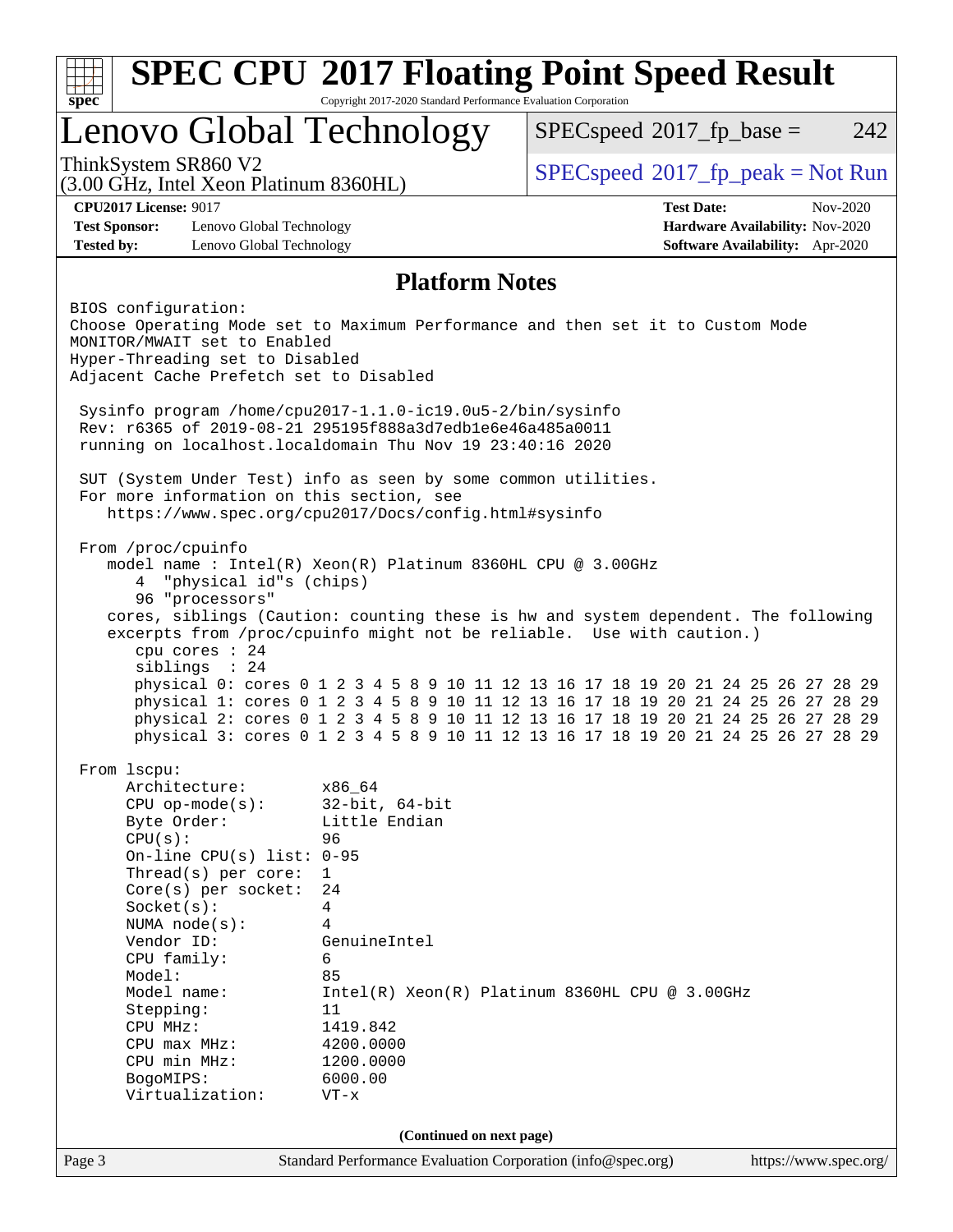

## Lenovo Global Technology

 $SPEC speed^{\circ}2017\_fp\_base = 242$ 

(3.00 GHz, Intel Xeon Platinum 8360HL)

ThinkSystem SR860 V2<br>  $\begin{array}{c} \text{SPEC speed} \textdegree 2017\_fp\_peak = Not Run \end{array}$ 

**[Test Sponsor:](http://www.spec.org/auto/cpu2017/Docs/result-fields.html#TestSponsor)** Lenovo Global Technology **[Hardware Availability:](http://www.spec.org/auto/cpu2017/Docs/result-fields.html#HardwareAvailability)** Nov-2020 **[Tested by:](http://www.spec.org/auto/cpu2017/Docs/result-fields.html#Testedby)** Lenovo Global Technology **[Software Availability:](http://www.spec.org/auto/cpu2017/Docs/result-fields.html#SoftwareAvailability)** Apr-2020

**[CPU2017 License:](http://www.spec.org/auto/cpu2017/Docs/result-fields.html#CPU2017License)** 9017 **[Test Date:](http://www.spec.org/auto/cpu2017/Docs/result-fields.html#TestDate)** Nov-2020

#### **[Platform Notes \(Continued\)](http://www.spec.org/auto/cpu2017/Docs/result-fields.html#PlatformNotes)**

| L1d cache:  |                         | 32K       |
|-------------|-------------------------|-----------|
| Lli cache:  |                         | 32K       |
| $L2$ cache: |                         | 1024K     |
| $L3$ cache: |                         | 33792K    |
|             | NUMA node0 CPU(s):      | $0 - 23$  |
|             | NUMA nodel CPU(s):      | $24 - 47$ |
|             | NUMA $node2$ $CPU(s)$ : | $48 - 71$ |
|             | NUMA $node3$ $CPU(s)$ : | $72 - 95$ |
|             |                         |           |

Flags: fpu vme de pse tsc msr pae mce cx8 apic sep mtrr pge mca cmov pat pse36 clflush dts acpi mmx fxsr sse sse2 ss ht tm pbe syscall nx pdpe1gb rdtscp lm constant\_tsc art arch\_perfmon pebs bts rep\_good nopl xtopology nonstop\_tsc cpuid aperfmperf pni pclmulqdq dtes64 monitor ds\_cpl vmx smx est tm2 ssse3 sdbg fma cx16 xtpr pdcm pcid dca sse4\_1 sse4\_2 x2apic movbe popcnt tsc\_deadline\_timer aes xsave avx f16c rdrand lahf\_lm abm 3dnowprefetch cpuid\_fault epb cat\_l3 cdp\_l3 invpcid\_single intel\_ppin ssbd mba ibrs ibpb stibp ibrs\_enhanced tpr\_shadow vnmi flexpriority ept vpid fsgsbase tsc\_adjust bmi1 hle avx2 smep bmi2 erms invpcid rtm cqm mpx rdt\_a avx512f avx512dq rdseed adx smap clflushopt clwb intel\_pt avx512cd avx512bw avx512vl xsaveopt xsavec xgetbv1 xsaves cqm\_llc cqm\_occup\_llc cqm\_mbm\_total cqm\_mbm\_local avx512\_bf16 dtherm ida arat pln pts pku ospke avx512\_vnni md\_clear flush\_l1d arch\_capabilities

 /proc/cpuinfo cache data cache size : 33792 KB

Page 4 Standard Performance Evaluation Corporation [\(info@spec.org\)](mailto:info@spec.org) <https://www.spec.org/> From numactl --hardware WARNING: a numactl 'node' might or might not correspond to a physical chip. available: 4 nodes (0-3) node 0 cpus: 0 1 2 3 4 5 6 7 8 9 10 11 12 13 14 15 16 17 18 19 20 21 22 23 node 0 size: 193120 MB node 0 free: 192869 MB node 1 cpus: 24 25 26 27 28 29 30 31 32 33 34 35 36 37 38 39 40 41 42 43 44 45 46 47 node 1 size: 193530 MB node 1 free: 193226 MB node 2 cpus: 48 49 50 51 52 53 54 55 56 57 58 59 60 61 62 63 64 65 66 67 68 69 70 71 node 2 size: 193530 MB node 2 free: 193046 MB node 3 cpus: 72 73 74 75 76 77 78 79 80 81 82 83 84 85 86 87 88 89 90 91 92 93 94 95 node 3 size: 193502 MB node 3 free: 193248 MB node distances: node 0 1 2 3 0: 10 20 20 20 1: 20 10 20 20 2: 20 20 10 20 3: 20 20 20 10 From /proc/meminfo **(Continued on next page)**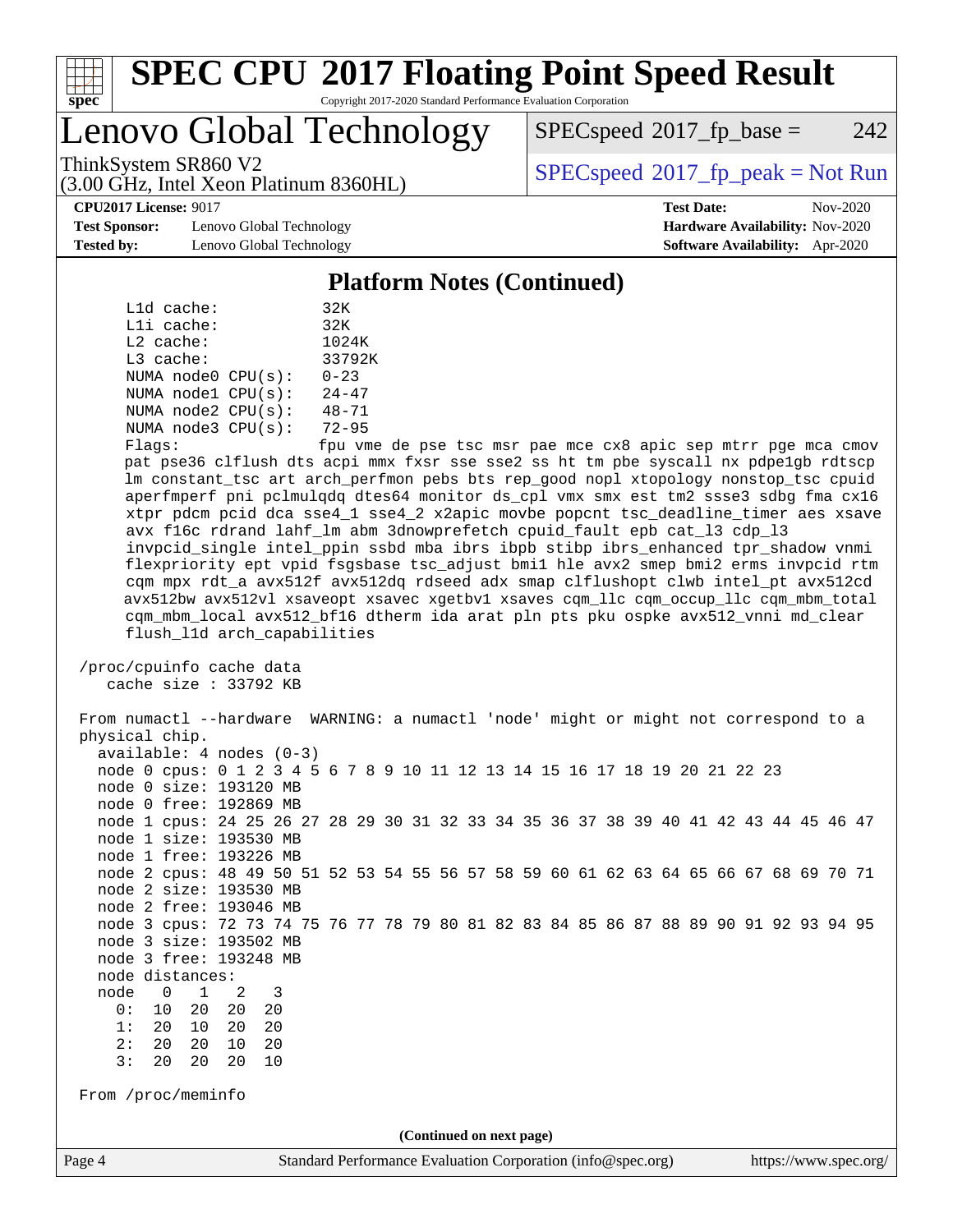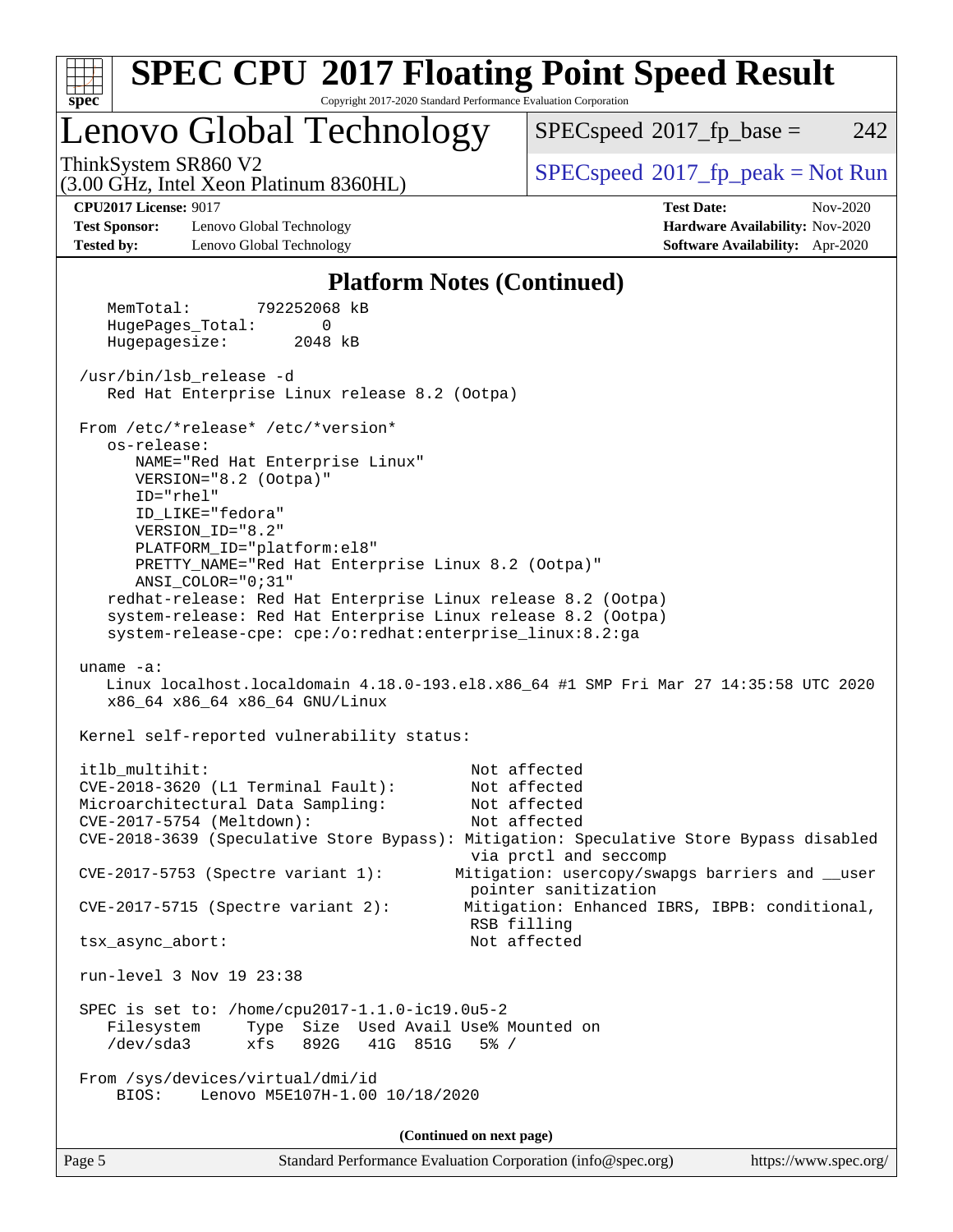

## Lenovo Global Technology

(3.00 GHz, Intel Xeon Platinum 8360HL)

 $SPECspeed^{\circledcirc}2017_fp\_base = 242$  $SPECspeed^{\circledcirc}2017_fp\_base = 242$ 

ThinkSystem SR860 V2<br>  $\begin{array}{c} \text{SPEC speed} \text{?}2017 \text{ fp\_peak} = \text{Not Run} \end{array}$ 

**[Test Sponsor:](http://www.spec.org/auto/cpu2017/Docs/result-fields.html#TestSponsor)** Lenovo Global Technology **[Hardware Availability:](http://www.spec.org/auto/cpu2017/Docs/result-fields.html#HardwareAvailability)** Nov-2020 **[Tested by:](http://www.spec.org/auto/cpu2017/Docs/result-fields.html#Testedby)** Lenovo Global Technology **[Software Availability:](http://www.spec.org/auto/cpu2017/Docs/result-fields.html#SoftwareAvailability)** Apr-2020

**[CPU2017 License:](http://www.spec.org/auto/cpu2017/Docs/result-fields.html#CPU2017License)** 9017 **[Test Date:](http://www.spec.org/auto/cpu2017/Docs/result-fields.html#TestDate)** Nov-2020

#### **[Platform Notes \(Continued\)](http://www.spec.org/auto/cpu2017/Docs/result-fields.html#PlatformNotes)**

 Vendor: Lenovo Product: ThinkSystem SR860 V2 Product Family: ThinkSystem Serial: none

 Additional information from dmidecode follows. WARNING: Use caution when you interpret this section. The 'dmidecode' program reads system data which is "intended to allow hardware to be accurately determined", but the intent may not be met, as there are frequent changes to hardware, firmware, and the "DMTF SMBIOS" standard. Memory:

48x SK Hynix HMA82GR7CJR8N-XN 16 GB 2 rank 3200

(End of data from sysinfo program)

#### **[Compiler Version Notes](http://www.spec.org/auto/cpu2017/Docs/result-fields.html#CompilerVersionNotes)**

============================================================================== C | 619.lbm\_s(base) 638.imagick\_s(base) 644.nab\_s(base) ------------------------------------------------------------------------------ Intel(R) C Intel(R) 64 Compiler for applications running on Intel(R)  $64$ , Version 19.0.5.281 Build 20190815 Copyright (C) 1985-2019 Intel Corporation. All rights reserved. ------------------------------------------------------------------------------ ============================================================================== C++, C, Fortran | 607.cactuBSSN\_s(base) ------------------------------------------------------------------------------ Intel(R)  $C++$  Intel(R) 64 Compiler for applications running on Intel(R) 64, Version 19.0.5.281 Build 20190815 Copyright (C) 1985-2019 Intel Corporation. All rights reserved. Intel(R) C Intel(R) 64 Compiler for applications running on Intel(R) 64, Version 19.0.5.281 Build 20190815 Copyright (C) 1985-2019 Intel Corporation. All rights reserved. Intel(R) Fortran Intel(R) 64 Compiler for applications running on Intel(R) 64, Version 19.0.5.281 Build 20190815 Copyright (C) 1985-2019 Intel Corporation. All rights reserved. ------------------------------------------------------------------------------ ============================================================================== Fortran | 603.bwaves\_s(base) 649.fotonik3d\_s(base) 654.roms\_s(base) ------------------------------------------------------------------------------ Intel(R) Fortran Intel(R) 64 Compiler for applications running on Intel(R) 64, Version 19.0.5.281 Build 20190815 Copyright (C) 1985-2019 Intel Corporation. All rights reserved. ------------------------------------------------------------------------------

**(Continued on next page)**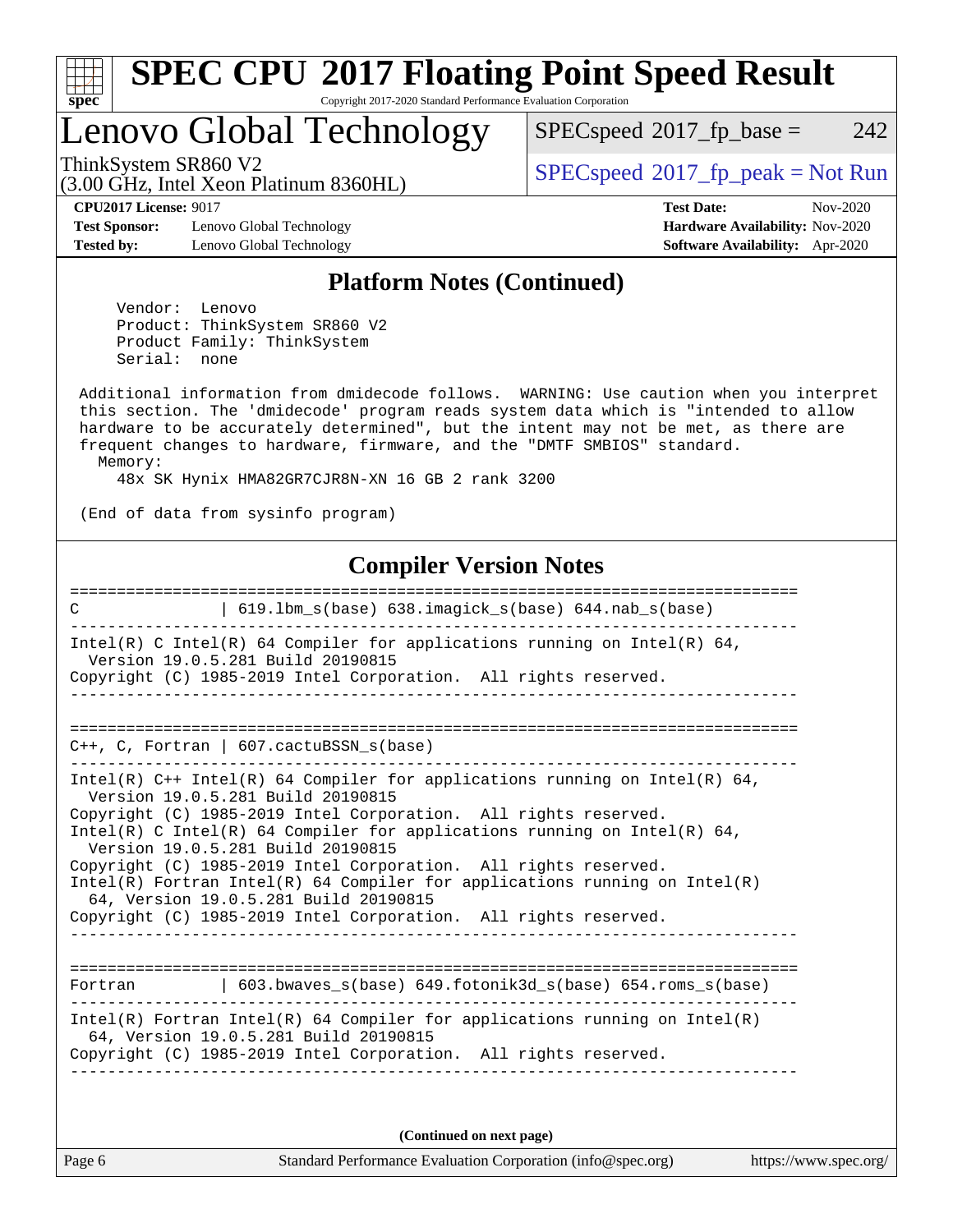

### Lenovo Global Technology

 $SPECspeed^{\circ}2017\_fp\_base = 242$  $SPECspeed^{\circ}2017\_fp\_base = 242$ 

(3.00 GHz, Intel Xeon Platinum 8360HL)

ThinkSystem SR860 V2<br>  $\begin{array}{c} \text{SPEC speed} \textdegree 2017\_fp\_peak = Not Run \end{array}$ 

**[Test Sponsor:](http://www.spec.org/auto/cpu2017/Docs/result-fields.html#TestSponsor)** Lenovo Global Technology **[Hardware Availability:](http://www.spec.org/auto/cpu2017/Docs/result-fields.html#HardwareAvailability)** Nov-2020 **[Tested by:](http://www.spec.org/auto/cpu2017/Docs/result-fields.html#Testedby)** Lenovo Global Technology **[Software Availability:](http://www.spec.org/auto/cpu2017/Docs/result-fields.html#SoftwareAvailability)** Apr-2020

**[CPU2017 License:](http://www.spec.org/auto/cpu2017/Docs/result-fields.html#CPU2017License)** 9017 **[Test Date:](http://www.spec.org/auto/cpu2017/Docs/result-fields.html#TestDate)** Nov-2020

#### **[Compiler Version Notes \(Continued\)](http://www.spec.org/auto/cpu2017/Docs/result-fields.html#CompilerVersionNotes)**

============================================================================== Fortran, C | 621.wrf\_s(base) 627.cam4\_s(base) 628.pop2\_s(base) ------------------------------------------------------------------------------ Intel(R) Fortran Intel(R) 64 Compiler for applications running on Intel(R) 64, Version 19.0.5.281 Build 20190815 Copyright (C) 1985-2019 Intel Corporation. All rights reserved. Intel(R) C Intel(R) 64 Compiler for applications running on Intel(R) 64, Version 19.0.5.281 Build 20190815 Copyright (C) 1985-2019 Intel Corporation. All rights reserved. ------------------------------------------------------------------------------

### **[Base Compiler Invocation](http://www.spec.org/auto/cpu2017/Docs/result-fields.html#BaseCompilerInvocation)**

[C benchmarks](http://www.spec.org/auto/cpu2017/Docs/result-fields.html#Cbenchmarks):

[icc](http://www.spec.org/cpu2017/results/res2020q4/cpu2017-20201123-24469.flags.html#user_CCbase_intel_icc_66fc1ee009f7361af1fbd72ca7dcefbb700085f36577c54f309893dd4ec40d12360134090235512931783d35fd58c0460139e722d5067c5574d8eaf2b3e37e92)

[Fortran benchmarks](http://www.spec.org/auto/cpu2017/Docs/result-fields.html#Fortranbenchmarks): [ifort](http://www.spec.org/cpu2017/results/res2020q4/cpu2017-20201123-24469.flags.html#user_FCbase_intel_ifort_8111460550e3ca792625aed983ce982f94888b8b503583aa7ba2b8303487b4d8a21a13e7191a45c5fd58ff318f48f9492884d4413fa793fd88dd292cad7027ca)

[Benchmarks using both Fortran and C](http://www.spec.org/auto/cpu2017/Docs/result-fields.html#BenchmarksusingbothFortranandC): [ifort](http://www.spec.org/cpu2017/results/res2020q4/cpu2017-20201123-24469.flags.html#user_CC_FCbase_intel_ifort_8111460550e3ca792625aed983ce982f94888b8b503583aa7ba2b8303487b4d8a21a13e7191a45c5fd58ff318f48f9492884d4413fa793fd88dd292cad7027ca) [icc](http://www.spec.org/cpu2017/results/res2020q4/cpu2017-20201123-24469.flags.html#user_CC_FCbase_intel_icc_66fc1ee009f7361af1fbd72ca7dcefbb700085f36577c54f309893dd4ec40d12360134090235512931783d35fd58c0460139e722d5067c5574d8eaf2b3e37e92)

[Benchmarks using Fortran, C, and C++:](http://www.spec.org/auto/cpu2017/Docs/result-fields.html#BenchmarksusingFortranCandCXX) [icpc](http://www.spec.org/cpu2017/results/res2020q4/cpu2017-20201123-24469.flags.html#user_CC_CXX_FCbase_intel_icpc_c510b6838c7f56d33e37e94d029a35b4a7bccf4766a728ee175e80a419847e808290a9b78be685c44ab727ea267ec2f070ec5dc83b407c0218cded6866a35d07) [icc](http://www.spec.org/cpu2017/results/res2020q4/cpu2017-20201123-24469.flags.html#user_CC_CXX_FCbase_intel_icc_66fc1ee009f7361af1fbd72ca7dcefbb700085f36577c54f309893dd4ec40d12360134090235512931783d35fd58c0460139e722d5067c5574d8eaf2b3e37e92) [ifort](http://www.spec.org/cpu2017/results/res2020q4/cpu2017-20201123-24469.flags.html#user_CC_CXX_FCbase_intel_ifort_8111460550e3ca792625aed983ce982f94888b8b503583aa7ba2b8303487b4d8a21a13e7191a45c5fd58ff318f48f9492884d4413fa793fd88dd292cad7027ca)

### **[Base Portability Flags](http://www.spec.org/auto/cpu2017/Docs/result-fields.html#BasePortabilityFlags)**

 603.bwaves\_s: [-DSPEC\\_LP64](http://www.spec.org/cpu2017/results/res2020q4/cpu2017-20201123-24469.flags.html#suite_basePORTABILITY603_bwaves_s_DSPEC_LP64) 607.cactuBSSN\_s: [-DSPEC\\_LP64](http://www.spec.org/cpu2017/results/res2020q4/cpu2017-20201123-24469.flags.html#suite_basePORTABILITY607_cactuBSSN_s_DSPEC_LP64) 619.lbm\_s: [-DSPEC\\_LP64](http://www.spec.org/cpu2017/results/res2020q4/cpu2017-20201123-24469.flags.html#suite_basePORTABILITY619_lbm_s_DSPEC_LP64) 621.wrf\_s: [-DSPEC\\_LP64](http://www.spec.org/cpu2017/results/res2020q4/cpu2017-20201123-24469.flags.html#suite_basePORTABILITY621_wrf_s_DSPEC_LP64) [-DSPEC\\_CASE\\_FLAG](http://www.spec.org/cpu2017/results/res2020q4/cpu2017-20201123-24469.flags.html#b621.wrf_s_baseCPORTABILITY_DSPEC_CASE_FLAG) [-convert big\\_endian](http://www.spec.org/cpu2017/results/res2020q4/cpu2017-20201123-24469.flags.html#user_baseFPORTABILITY621_wrf_s_convert_big_endian_c3194028bc08c63ac5d04de18c48ce6d347e4e562e8892b8bdbdc0214820426deb8554edfa529a3fb25a586e65a3d812c835984020483e7e73212c4d31a38223) 627.cam4\_s: [-DSPEC\\_LP64](http://www.spec.org/cpu2017/results/res2020q4/cpu2017-20201123-24469.flags.html#suite_basePORTABILITY627_cam4_s_DSPEC_LP64) [-DSPEC\\_CASE\\_FLAG](http://www.spec.org/cpu2017/results/res2020q4/cpu2017-20201123-24469.flags.html#b627.cam4_s_baseCPORTABILITY_DSPEC_CASE_FLAG) 628.pop2\_s: [-DSPEC\\_LP64](http://www.spec.org/cpu2017/results/res2020q4/cpu2017-20201123-24469.flags.html#suite_basePORTABILITY628_pop2_s_DSPEC_LP64) [-DSPEC\\_CASE\\_FLAG](http://www.spec.org/cpu2017/results/res2020q4/cpu2017-20201123-24469.flags.html#b628.pop2_s_baseCPORTABILITY_DSPEC_CASE_FLAG) [-convert big\\_endian](http://www.spec.org/cpu2017/results/res2020q4/cpu2017-20201123-24469.flags.html#user_baseFPORTABILITY628_pop2_s_convert_big_endian_c3194028bc08c63ac5d04de18c48ce6d347e4e562e8892b8bdbdc0214820426deb8554edfa529a3fb25a586e65a3d812c835984020483e7e73212c4d31a38223) [-assume byterecl](http://www.spec.org/cpu2017/results/res2020q4/cpu2017-20201123-24469.flags.html#user_baseFPORTABILITY628_pop2_s_assume_byterecl_7e47d18b9513cf18525430bbf0f2177aa9bf368bc7a059c09b2c06a34b53bd3447c950d3f8d6c70e3faf3a05c8557d66a5798b567902e8849adc142926523472) 638.imagick\_s: [-DSPEC\\_LP64](http://www.spec.org/cpu2017/results/res2020q4/cpu2017-20201123-24469.flags.html#suite_basePORTABILITY638_imagick_s_DSPEC_LP64) 644.nab\_s: [-DSPEC\\_LP64](http://www.spec.org/cpu2017/results/res2020q4/cpu2017-20201123-24469.flags.html#suite_basePORTABILITY644_nab_s_DSPEC_LP64) 649.fotonik3d\_s: [-DSPEC\\_LP64](http://www.spec.org/cpu2017/results/res2020q4/cpu2017-20201123-24469.flags.html#suite_basePORTABILITY649_fotonik3d_s_DSPEC_LP64) 654.roms\_s: [-DSPEC\\_LP64](http://www.spec.org/cpu2017/results/res2020q4/cpu2017-20201123-24469.flags.html#suite_basePORTABILITY654_roms_s_DSPEC_LP64)